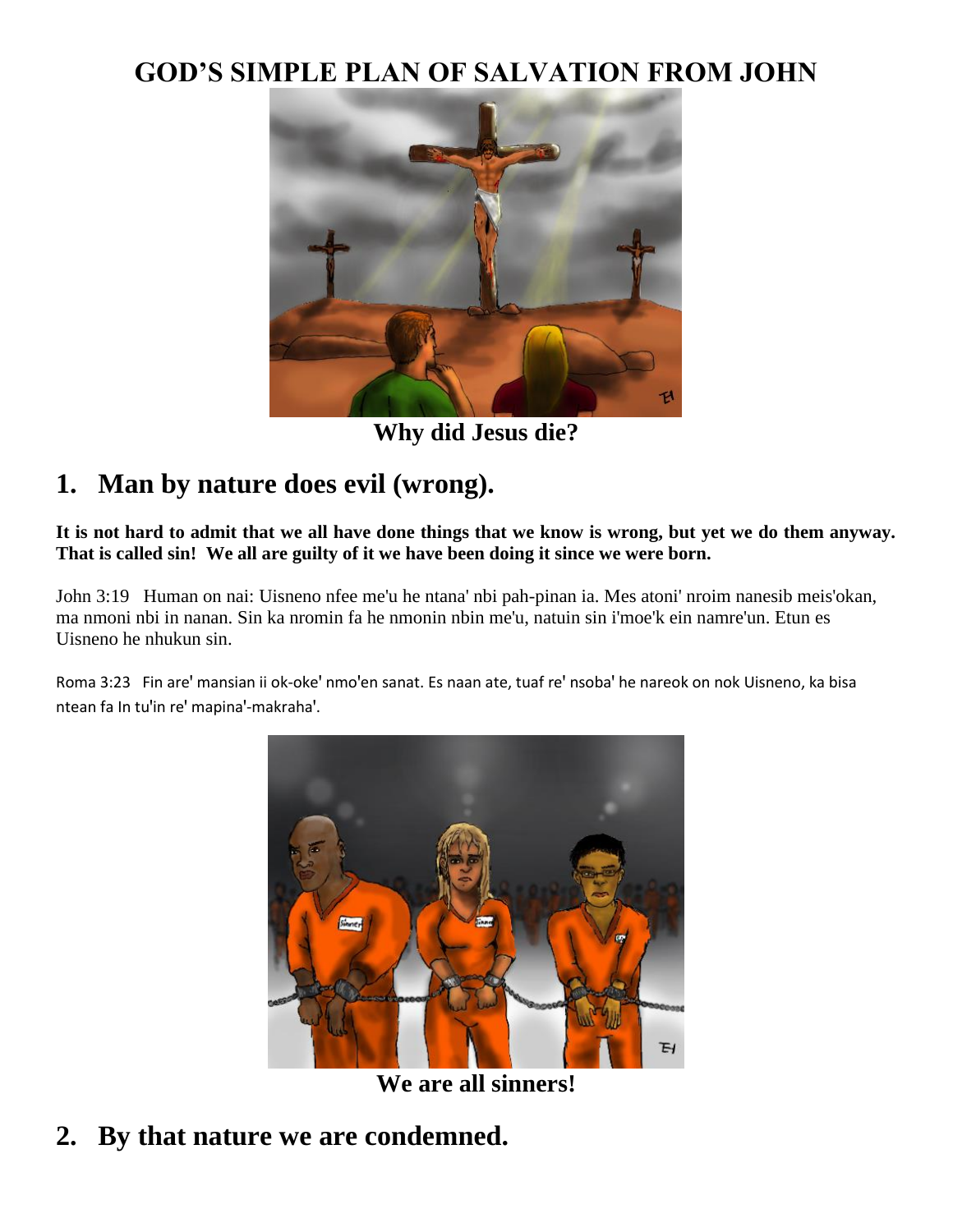John 6:40 On re' Au u'uab fe'e na, Au Ama' nroim he mansian ein re' sin arsin re' nahinin ma npirsain neun Kau, es re' In Anah re' ia, sin bisa napenin 'monit re' amneot ma amnonot re' nabar-baar. Rarit of anbi neon amsoput, Au umonib ufani' sin."

John 3:18 Uisneno ka nhukun fa atoni' re' npirsai Kau. Mes In nafeek nain hukun neu atoni' re' ka npirsai Kau fa, natuin atoni' naan ka npirsai Kau fa. Au es re' Uisneno In Aanh fua mese' ia.

John 3:36 Rarit tuaf-tuaf re' npirsai In Anah naan, sin napenin 'monit re' batuur nabar-baar. Mes tuaf-tuaf re' ka npirsai Je fa, ma ka nmoe' natuin fa In haan manba'an, sin ka napenin fa 'monit naan, fin Uisneno nakrira' In to'os nabaar he nhukun sin."



**There is a cost for sin!**

### **3. Jesus was in the world and he died for us.**

John 14:6 Onaim Nai' Yesus natoon am nak, "Ka nmui' fa ranan es antein re' neik mansian ii ntean Au Ama' abit sonaf neno tunan. Suma nanete npe'o haa Kau. Fin Au re' ia, ranan teu Uisneno. Au re' ia, es re' a'naa' saa' re' batuur. Ma Au re' ia, es re' a'nona' ma 'fee 'monit re' amneot ma amnonot.

John 3:17 Uisneno ka nreek haefan Kau fa, In Anah, a'taam 'uum he ufeek atoni' in rais hukun. Mes In nreek haefan Kau he 'soi ufetin atoni' na'ko sin sanat ma penu sin.

John 1:10, 12 Maski In nmo'e nrair are' saa' ii re' nbi pah-pinan ia, mes mansian re' abit pah-pinan ia ka nahiin naan Ee fa, oras In neem natua nbi ia. Maski on naan amsa', mes are' mansian ii re' antoup Goe ma npirsai Je, In nfeen sin hak he njarin Uisneno In aanh ein.

## **4. Salvation is a free gift, not by good works. You must take God's word for it, and trust Jesus alone!**

Salvation is trusting and receiving Jesus Christ as your Savior. It's trusting in the fact that Jesus Christ died on the cross of Calvary to pay for your sins! It's realizing there is absolutely nothing whatsoever you can do to save yourself and *completely* trusting in Jesus Christ to save you! It's not any church that saves. It's not any baptism,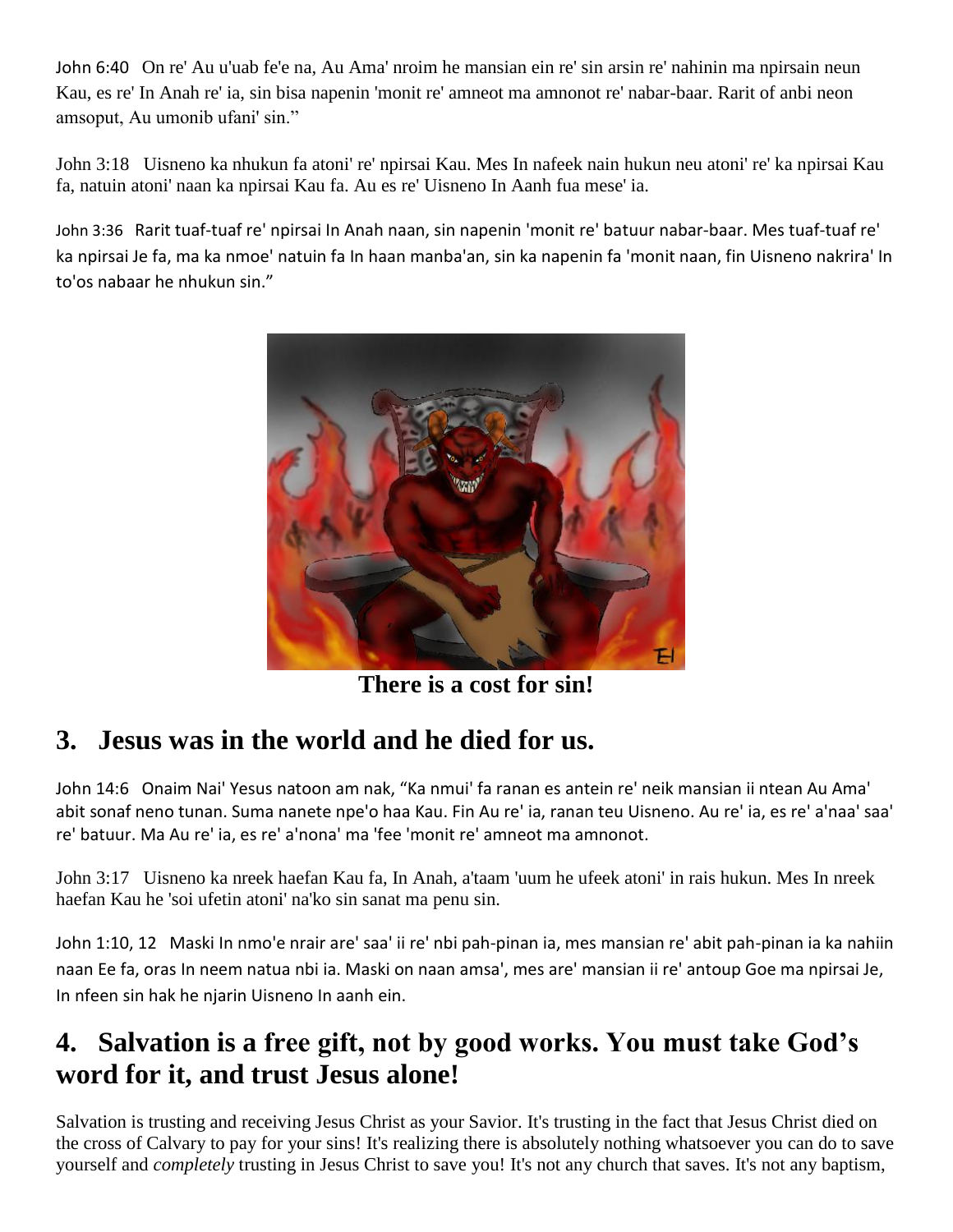not good works, not sacraments, not repenting, not praying through, not living a good life — **IT'S NOT ANYTHING YOU CAN DO!**

Acts 4:12 Anbi pah-pinan ia no mes-mese', Uisneno ka nfei fa ranan 'teta' he nsoi nafetin kit ta'ko hit saant am penu sin. Suma arahaa ranan mese', es re' Nai' Yesus. Karu ka In fa te, ka tiit fa es, re' bisa nfee kit a'honis."

Efesus 2:8-9 Oras hi mpirsai Kristus, Uisneno nsoi nafetin ki natuin In nekan arekot. In nsoi nafetin ki on naan, ka nak fa In he nbaras saa' re' hi mmoe' sin. Naan anjair parseen neu ki ruum-ruum aah. Es naan ate, hi ka mmui' fa uab re' ma'u'u he mifeef nok saa' re' hi mmoe' sin

Titus 3:5 In nsoi nafetin kit, ka natuin fa hit rasi mnamit atbi 'moe' reko, mes natuin In nneek kit. In nboe nakninu' hit saant ein, anpaek In Asmaan Akninu', he na'fe'un hit a'moink ii, nahuum on re' nahonis nafani' kit.

# **5. You must believe on the Lord and you will have everlasting life!**

John 5:24 Batuur! Au u'uab 'ain. Atoni' re' nneen Au uabak, ma npirsai neu Uisneno re' nreek haefan Kau, in napeni 'monit re' amneot ma amnonot re' ka natfeek niit fa. Uisneno ka nhukun antein' ee fa. Fin atoni' naan ka napein fa hukun a'maten antein, mes in ntaam anjair tuaf re' nmoin nabar-baar nok Uisneno.

John 6:47 Batuur! Au utoon 'ain ki msa'! Atoni' re' npirsai Kau of napeni 'monit re' amneot ma amnonot re' ka natfeek niit fa.

John 10:28 Au 'fee 'eu sin 'monit re' amneot ma amnonot re' ka natfeek niit fa, ma ka napasib sin fa na'kon Uisneno msa'. Ka nmui' fa saa' es, re' bisa nasiik naan sin na'ko Kau.



*If you want to accept Jesus Christ as your Savior and receive forgiveness from God, here is prayer you can pray. Saying this prayer or any other prayer will not save you. It is only trusting in Jesus Christ that can provide forgiveness of sins. This prayer is simply a way to express to God your faith in Him and thank Him for providing for your forgiveness.*